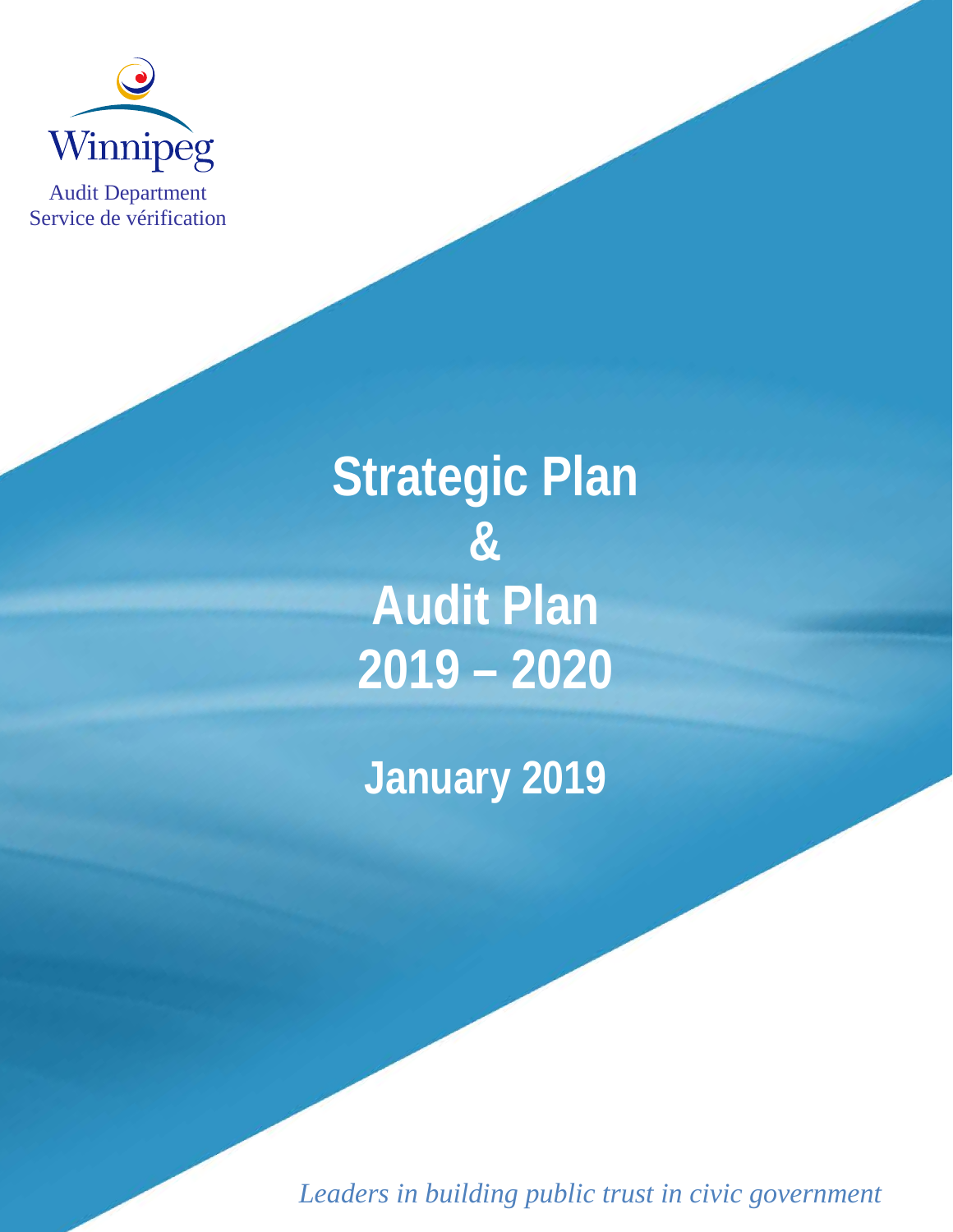### **TABLE OF CONTENTS**

## **Strategic Plan**

## **Audit Plan**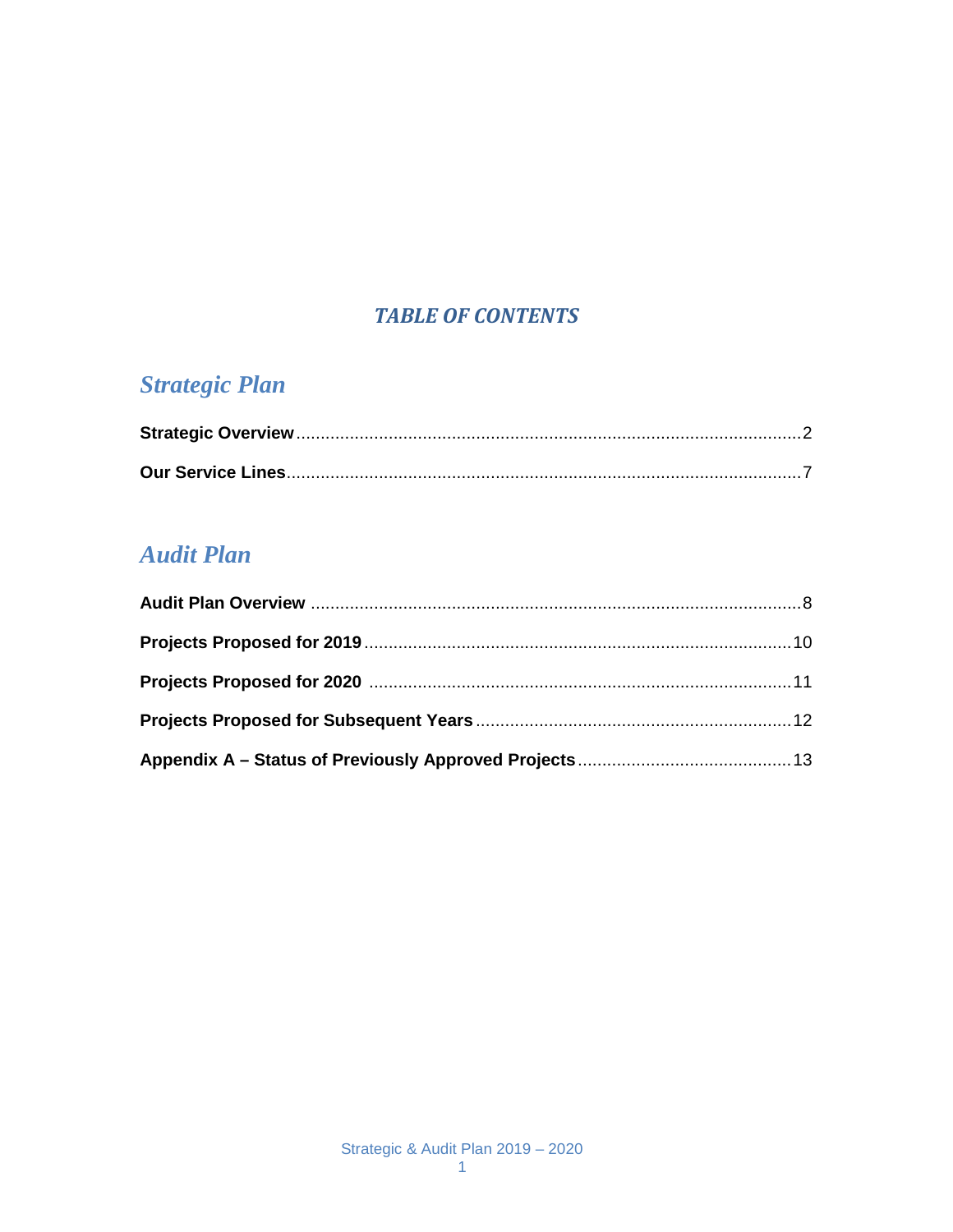## **STRATEGIC OVERVIEW**

#### *Our Mandate*

The City Auditor reports to Council through the Audit Committee (Executive Policy Committee) and is independent of the City's Public Service. The City Auditor conducts examinations of the operations of the City and its affiliated bodies and submits a report of its findings to assist Council in its governance role of ensuring the accountability of the Public Service for the quality of stewardship over public funds and for the achievement of value for money in City operations.

The City Auditor is a statutory officer appointed by City Council under *The City of Winnipeg Charter,* and Sections 102 to 106 establish the position and mandate of the City Auditor. In 1989, City Council made the decision to contract out the annual financial statement audit to a firm of chartered accountants while expanding the scope of responsibilities for the City Audit Department. The Audit Department mandate has remained unchanged since 1989. In 2009, the role of Chief Performance Officer was added to the responsibilities of the City Auditor. The mandate of the department is as follows:

- *To examine problem areas, within the capabilities of the Audit Department, which are brought to the Auditor's attention by taxpayers, department heads, employees, Council, Standing Committees of Council, members of Council and the CAO.*
- *To act as an internal consulting group to provide information and help to civic departments within the capabilities and resources of the Audit Department.*
- *To examine and evaluate the adequacy of the City's systems of internal control, both financial and operational.*
- *To review the performance of operations to ensure money was expended with due regard to economy and efficiency.*

• *To determine whether applicable sections of the City of Winnipeg Charter, by-laws, regulations, orders of Council and administrative directives have been complied with, as well as applicable federal and provincial legislation.*

#### *Chief Performance Officer Role*

- *To monitor the implementation of recommendations from audit reports and report on the status of implementation of recommendations to Audit Committee.*
- *To provide advice and assistance on the definition and development of performance measures, the implementation of performance management systems and the reporting of performance information to the public, and to advocate for the use of performance information.*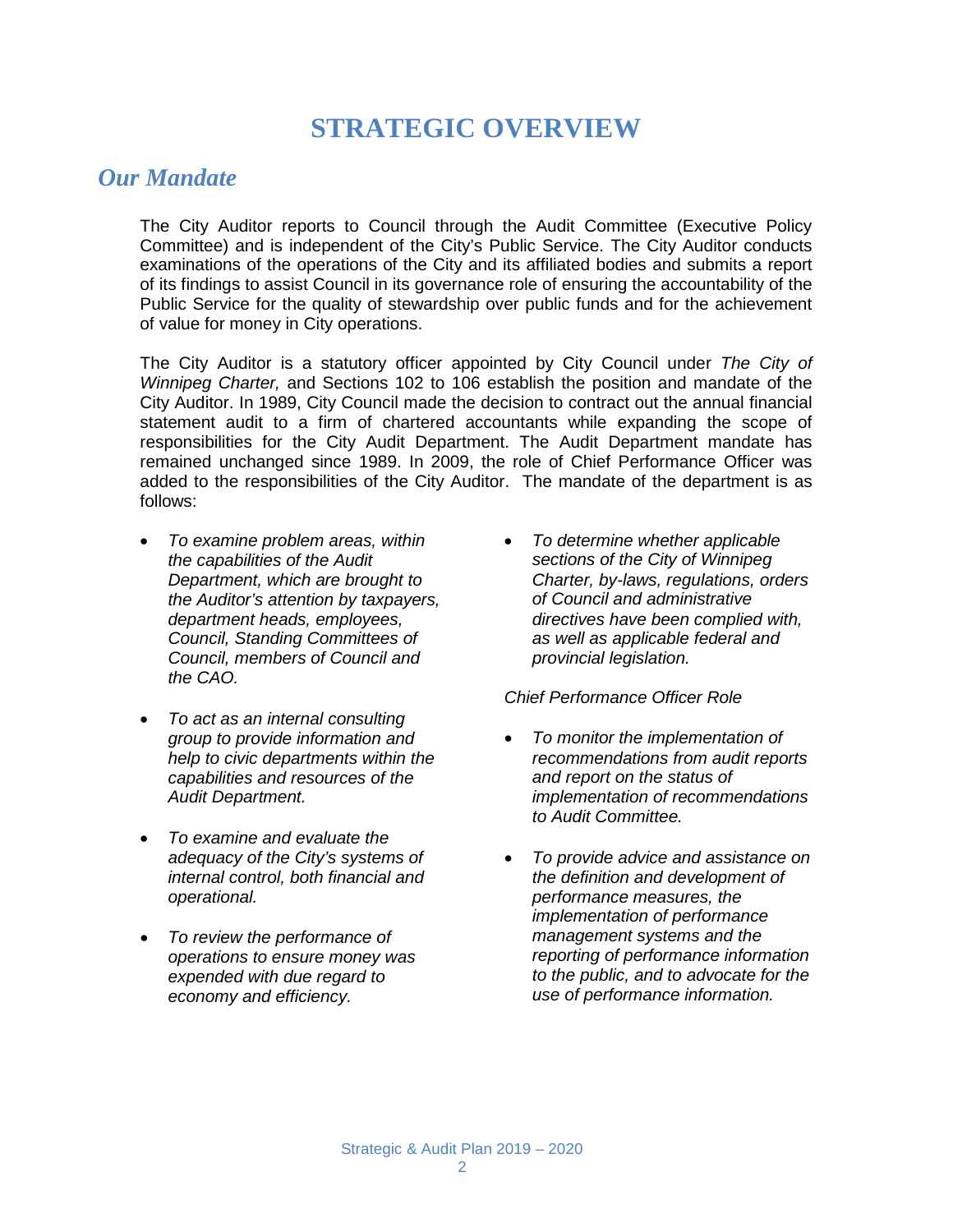#### *Our Vision*

*To be leaders in building public trust in our civic government.* 

#### *Our Mission*

*To support City Council and the Public Service by providing objective and independent advice and assurance with respect to governance, risk management, performance and accountability.*

#### *Our Service Value*

The value of an independent audit function to Council is the ability to use credible information to make better decisions and to hold the Public Service accountable. Our principle stakeholder is the Audit Committee. The Audit Committee is chaired by the Mayor and includes the Deputy Mayor and the chairs of the Standing Policy Committees of Council. The Audit Committee's primary role is to ensure that due diligence has been directed towards ensuring that an effective control framework is in place. This framework provides reasonable assurance that the financial, operational and regulatory objectives of the City are achieved and that governance and accountability responsibilities of Council and the Public Service are met.

The Audit Department's stakeholders also include the Public Service and citizens. Audit reports are made public once they have been communicated to City Council.

#### *Our Winnipeg Policy Alignment*

The Audit Department supports the achievement of OurWinnipeg under the policy direction of 01-3 Prosperity - Direction 1 - Provide Efficient and Focused Civic Administration and Governance.

The development of the City Auditor's Strategic Plan & Audit Plan is our mechanism to support the policy direction through reviews of identified service delivery areas with a focus on governance, accountability, risk management and performance.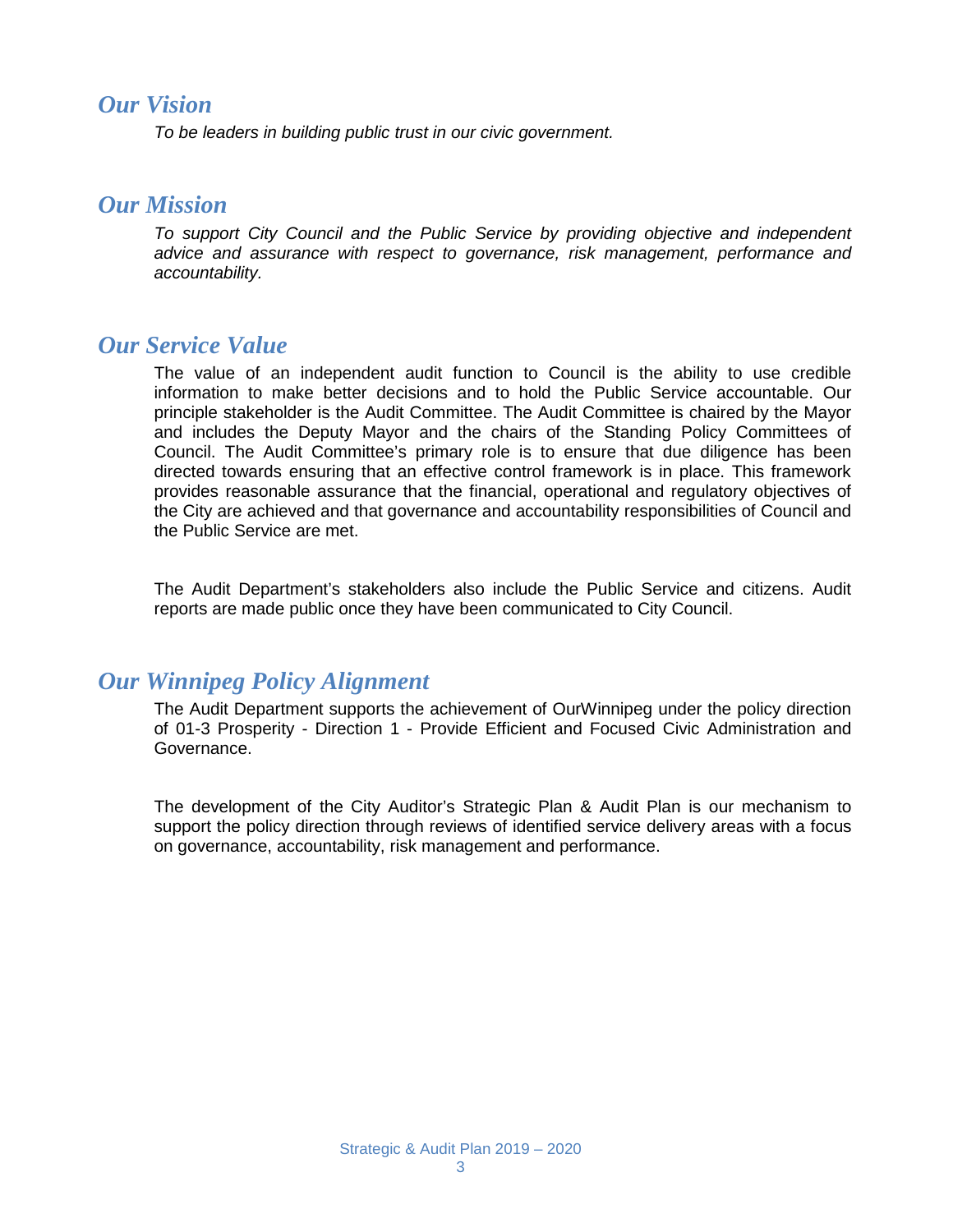## *Our Critical Success Factors*

Success of the audit activity requires the identification and understanding of the critical success factors that will contribute to the department achieving its vision and mission. These factors provide the foundation to help ensure resources are leveraged and focused on the most important activities.

- Organizational Positioning Ensure that Audit is strategically positioned so it can best contribute to organizational success, whilst maintaining independence from the Public Service and its stakeholders.
- Customer relationships Understand that the auditee is also the customer and that audit staff must conduct themselves with professionalism, integrity and diplomacy.
- Effective Processes Perform work in accordance with professional standards and invest in a comprehensive planning process which results in a more efficient overall audit and the identification of value-added analysis and recommendations for the client.
- Reporting Communicate a concise, balanced and objective audit report that meets the needs of a diverse set of stakeholders.

#### *Our Standard of Work*

The Audit Department performs its work in accordance with *Government Auditing Standards*. These standards provide professional guidance for government-related audits and require us to follow relevant CPA Canada auditing standards where they are applicable to our work. *Government Auditing Standards* also require an independent external peer review of our operations to be conducted and published every three years. We believe that this requirement provides transparent accountability for the quality of our work to Council and to the public.

The Audit Department successfully passed its first peer review in 2016. It is the opinion of the Association of Local Government Auditors that the Audit Department's quality control system was suitably designed and operating effectively to provide reasonable assurance of our compliance with *Government Auditing Standards* for audits and attestation engagements for the period reviewed. A copy of the peer review report can be found on the Audit Department's website and also on the website of the Association of Local Government Auditors.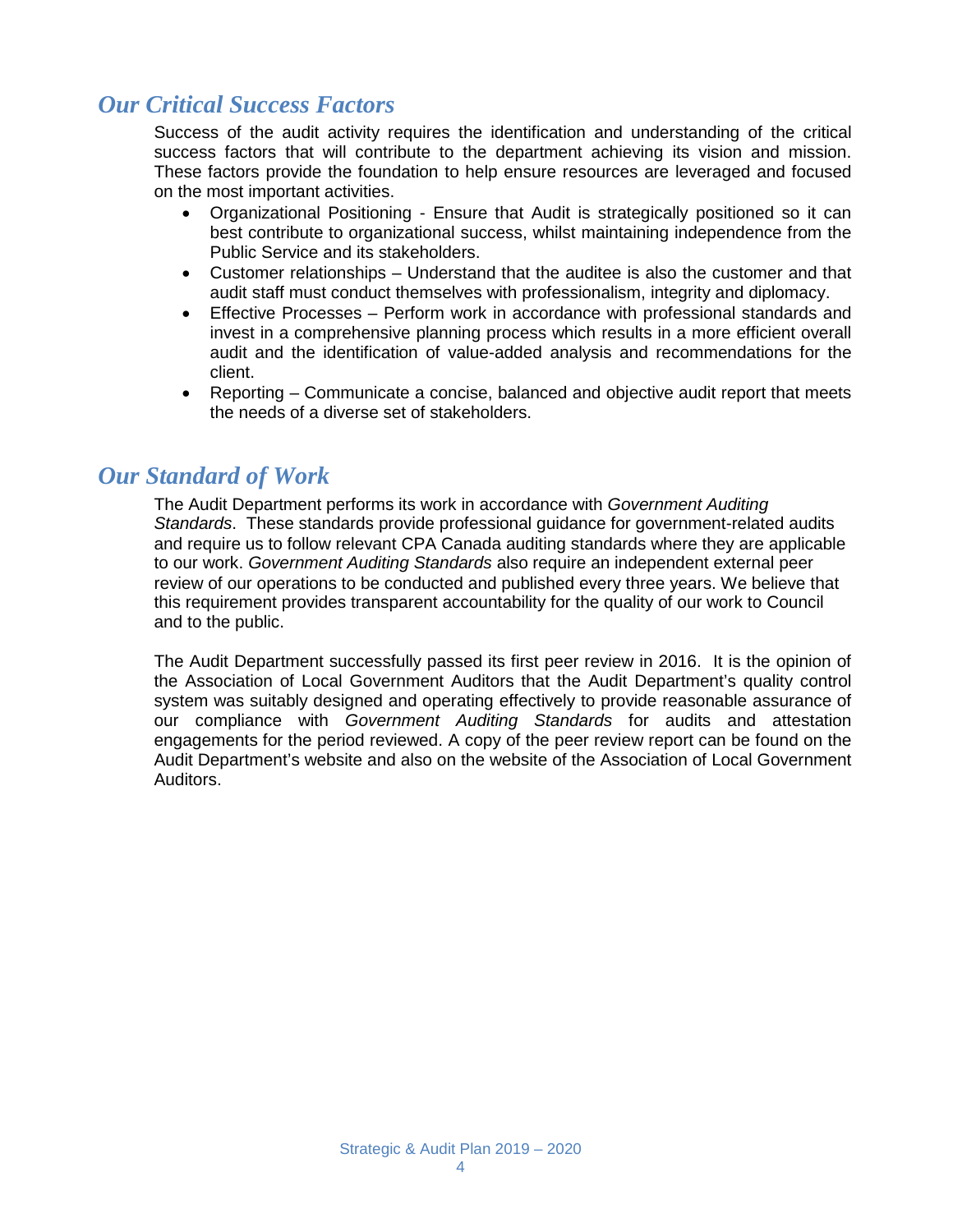## *Our SWOT Analysis*

Development of a strategic plan requires an evaluation of the external and internal environments in which we operate. The points identified below are taken into consideration through regular performance management meetings with staff, selection of continuous development courses and in the identification of audit projects.

|                         | <b>Strengths</b>                                                                                                                                                                                                              | Weaknesses                                                                                                                                                                                                                                                                |  |  |
|-------------------------|-------------------------------------------------------------------------------------------------------------------------------------------------------------------------------------------------------------------------------|---------------------------------------------------------------------------------------------------------------------------------------------------------------------------------------------------------------------------------------------------------------------------|--|--|
| Internal Factors        | Quality staff committed to service delivery<br>and public service.<br>Service delivery process adheres to<br>$\bullet$<br>professional standards.<br>Good working relationships with elected<br>officials and Public Service. | Capacity to audit all areas identified as<br>$\bullet$<br>higher risk.<br>Monitoring change within the organization<br>and the effect on risk to the organization.                                                                                                        |  |  |
|                         | Opportunities                                                                                                                                                                                                                 | <b>Threats</b>                                                                                                                                                                                                                                                            |  |  |
| <b>External Factors</b> | Ability to contract for specialized expertise.<br>$\bullet$<br>Expanding usage of data analytics.<br>Independence established in City of<br>Winnipeg Charter and Organizational By-<br>law.                                   | Inability to meet increasing demand for<br>$\bullet$<br>services.<br>Influence on project selection or during<br>$\bullet$<br>project execution.<br>Reputation of department compromised<br>$\bullet$<br>through poor communication of actual<br>results in audit report. |  |  |

### *Our Key Risks*

Development of a strategic plan requires an introspective evaluation of the key risks facing the delivery of services. Through a participative process involving all staff, we create a risk profile for the service and highlight the key inherent risks below:

- Capacity supplement resources with partnerships and audit processes that optimize coverage and productivity
- Credibility maintain a high standard of competence and professionalism
- Independence & Objectivity provide independent assurance that is fair and balanced
- Resources maintain an adequate level of resources to provide an appropriate level of assurance
- Service Delivery produce high quality reports in an efficient manner that result in value-added recommendations
- Workflow efficient completion of audit projects while maintaining compliance with professional standards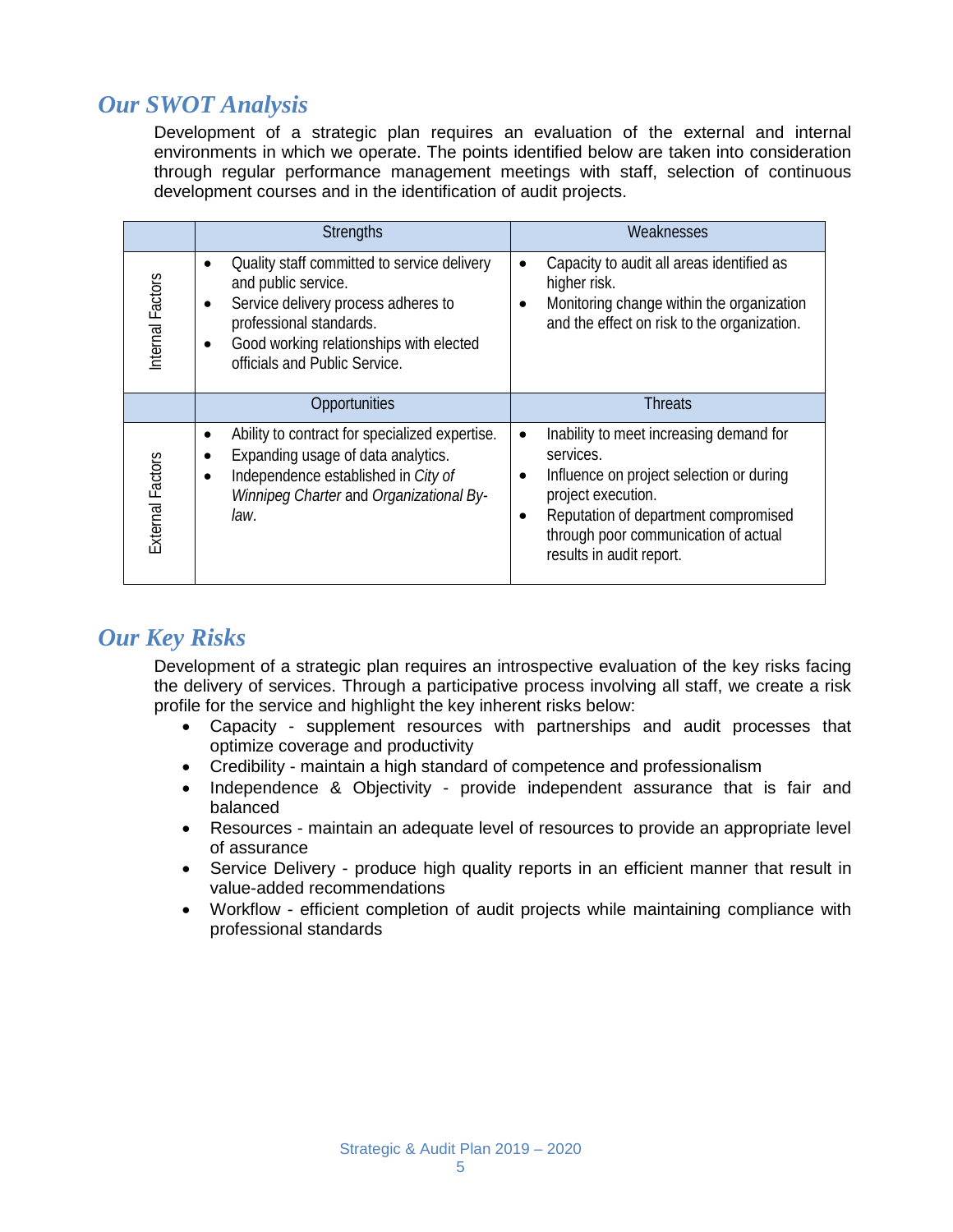### *Our Department Resources*

The Department has an approved complement of seven staff and a small consulting budget to retain specialized expertise that is not available in-house. For small audit departments, the ability to provide a wide range of services, while not compromising independence, is becoming a challenge. As a result, resource effectiveness is maximized through the use of partnership arrangements, innovative methodologies, and the increasing use of technology.

It has been our practice to calculate the cost of our services using a full costing methodology (labour costs plus overhead). In 2017, our billing rate was \$119.21 per audit hour. Based on a review of local professional services firms, a fully blended (partner to junior) equivalent rate is calculated to be \$235.00 per hour.

#### *Our Strategic Goals and Annual Objectives*

- *Deliver value-added, cost-effective and innovative audit services.*
	- *Maintain direct hours dedicated to assurance services of greater than 75%.*
	- *Expand the proactive involvement of Audit in organizational initiatives.*
- *Support the achievement of transparent, efficient and effective City government services.*
	- *Complete the projects identified in the audit plan and report results to stakeholders.*
	- *Increase collaboration with other control and risk management functions in the organization.*
- *Promote a respectful, team-oriented and professional workplace.*
	- *Finish implementation of the Peer Review recommendations by updating our internal audit manual by September 2019.*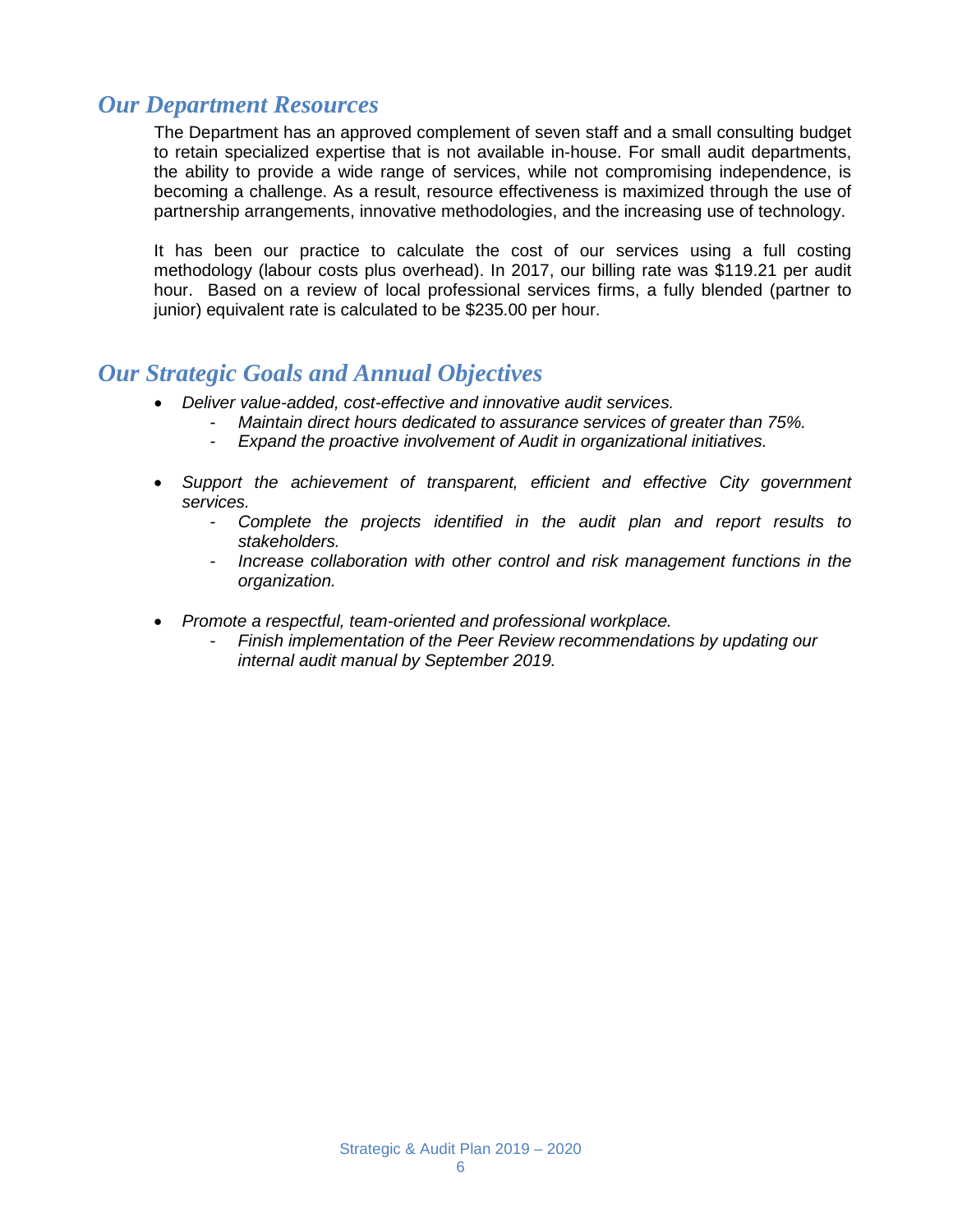## **OUR SERVICE LINES**

The Audit Department works toward achieving our mission and strategic goals through the provision of service under three main categories.

#### *Advisory Services*

Activities carried out under this service line are proactive and primarily concerned with "*getting it right" and* measuring the "*right things*". As resources permit, we deliver this discretionary service through:

- Educational initiatives
- Research activities
- Consulting services
- Committee participation

#### *Assurance Services*

Assurance services are defined as *independent professional services that improve the quality of information or its context for decision makers*. Assurance can be provided on both financial and non-financial performance, or it can be provided with respect to the strength of risk management strategies and controls. Assurance services provided by the department include:

- Performance audits
- Performance measures
- Compliance audits
- Business process audits
- Due diligence reviews
- Attestation Engagements

#### *Investigation Services*

Under this service line, we initiate reviews in response to reports received through the Fraud & Waste Hotline, a request from an external party or as a result of information being brought to the attention of the City Auditor under the *City of Winnipeg Fraud, Theft or Related Irregularities Directive*. Reviews are typically limited in scope.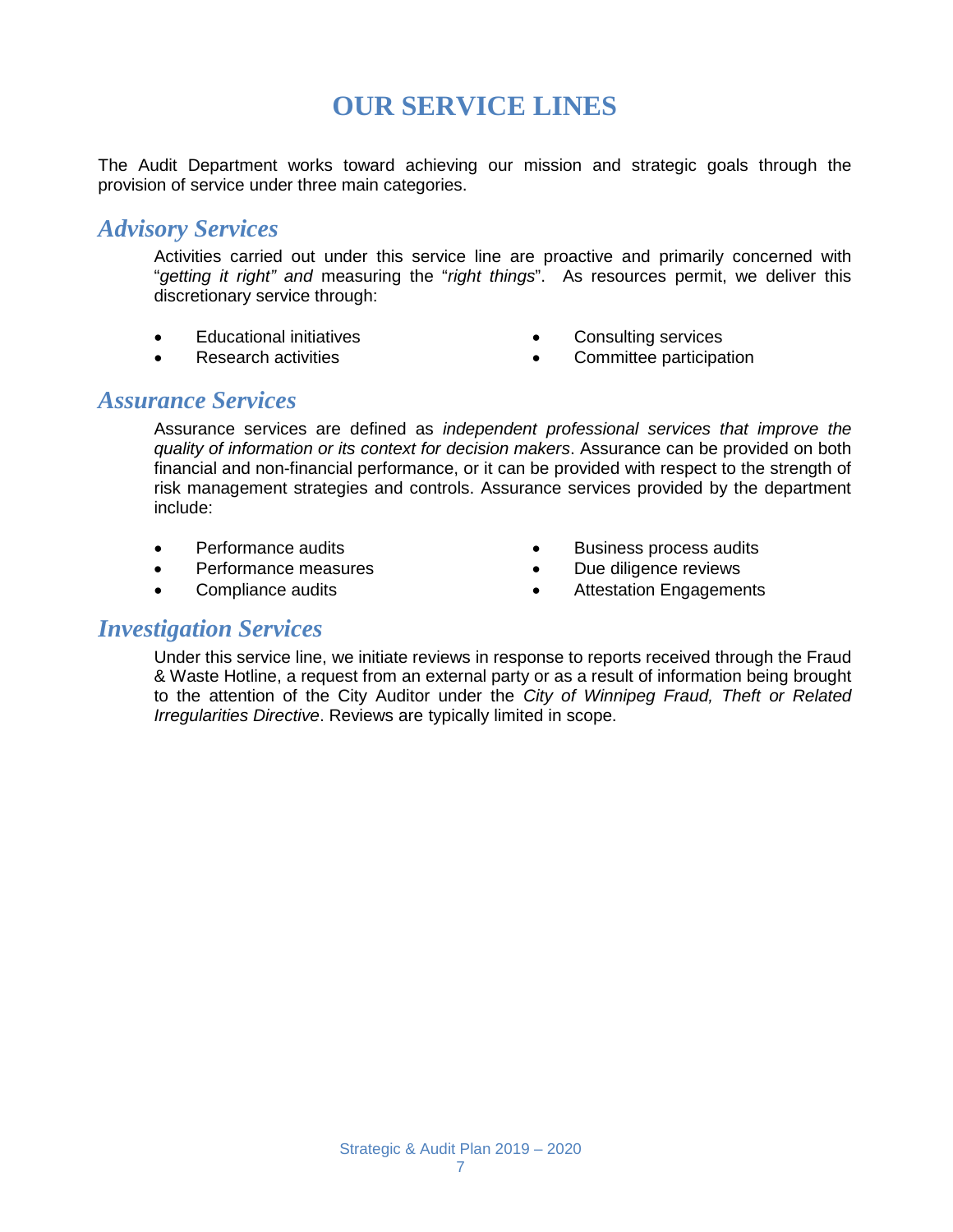## **AUDIT PLAN OVERVIEW**

### *Purpose of an Audit Plan*

The purpose of a formal audit plan is to provide a disciplined approach to the identification of potential audit projects. Formal planning has several benefits:

- It focuses scarce resources on priority or high-risk areas.
- It provides the basis for the involvement of clients and stakeholders in the audit planning process.
- It ensures that all business units (and associated risks) are considered for audit attention during the planning process.
- It serves as a standard against which to measure the performance of the Audit Department.

The plan is based upon the risks and priorities that exist at a certain point in time. Since we are operating in a dynamic environment, risks and priorities are constantly changing. In addition, Council has the authority to direct the City Auditor to conduct specific audits, which may be proposed during the two-year cycle, and the City Auditor has agreed to coordinate investigations referred to the Department. For these reasons and/or when we believe it is in the best interests of our clients and stakeholders, an adjustment will be made to the current Audit Plan. Changes to the plan and progress achieved on the plan will be reported to Audit Committee each year.

#### *Audit Planning Process*

The Audit Planning process is comprehensive and comprises several activities:

- identification and classification of auditable entities;
- evaluation of audit entities against standard criteria and risk factors;
- consultation with City Councillors and Senior Administrators;
- updating of *Service Risk Profiles*;
- consideration of resources available and required by project type;
- selection of Audit Projects;
- presentation of our proposed Audit Plan to Audit Committee; and
- communication of our final Audit Plan to City Council.

It is understood that current resources do not allow for the audit of all civic entities on a cyclical basis. Nor is it desirable that this be the case. Projects are selected as a result of the risk-based planning process; however, other factors need to be considered. Timing of a particular project may be a consideration or the entity may have recently been subject to an independent review by another party. While not every entity will be subject to an audit during the two-year cycle, we believe that all units of the organization should be considered during the risk assessment process.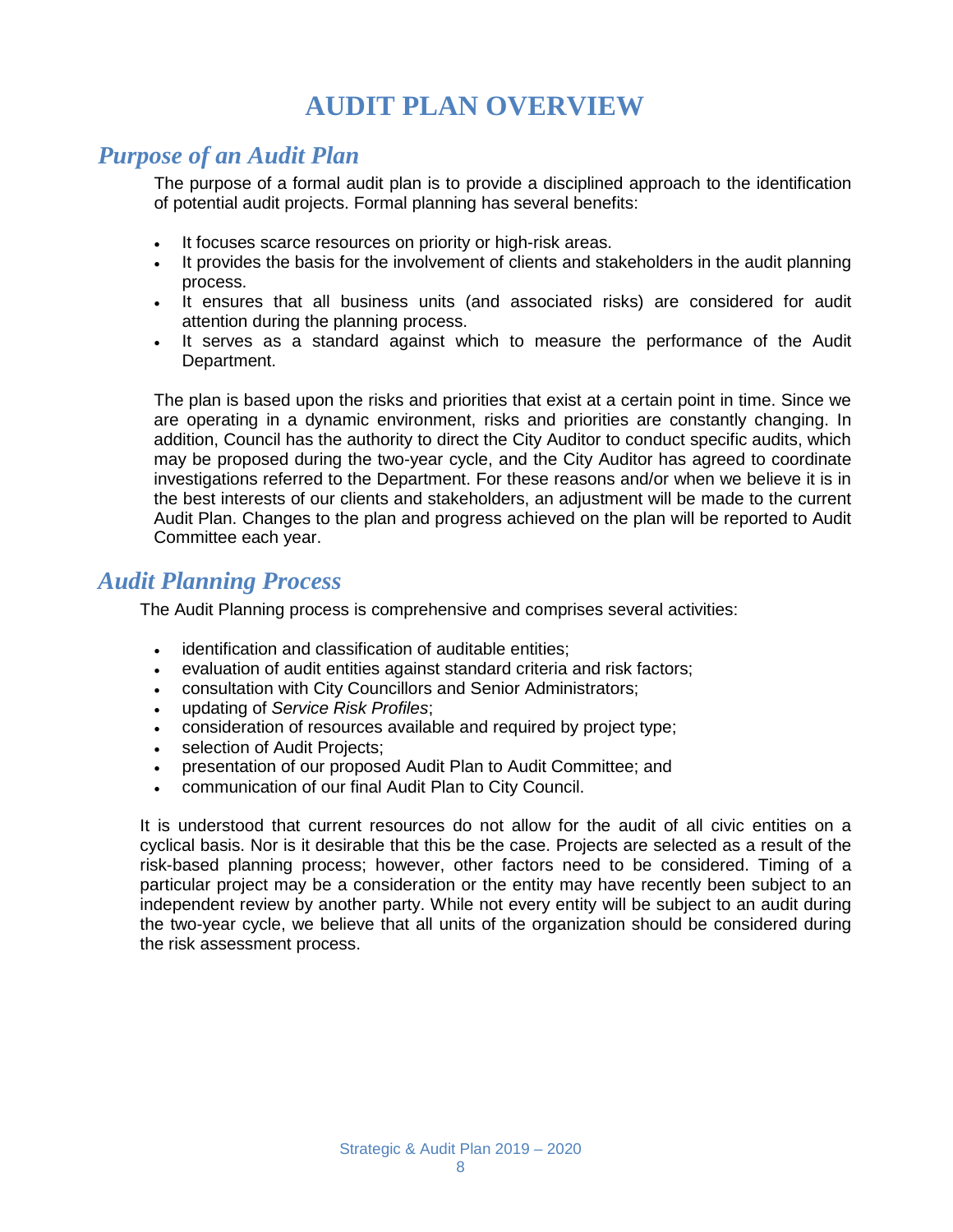### *Audit Selection Criteria*

Advisory Services and Investigation projects are considered upon request. Where known, Advisory Services projects have been included in the Audit Plan. Investigations are added as initiated.

Assurance projects are first determined to be either mandatory or discretionary. Mandatory projects such as due diligence reviews of collective agreements and the annual review of compliance with the Councillors' Ward Allowance Policy must be scheduled as a priority in the annual audit plan. Potential assurance audits that are not mandatory are assessed against weighted risk factors applicable to that audit type as indicated below:

City Services

| <b>Financial Analysis</b>  |                          | <b>Qualitative Analysis</b>    |                                 |                                |                                                              |                              |                          |
|----------------------------|--------------------------|--------------------------------|---------------------------------|--------------------------------|--------------------------------------------------------------|------------------------------|--------------------------|
| Operating<br><b>Budget</b> | Capital<br><b>Budget</b> | Complexity<br>0t<br>Operations | Sensitivity<br>0ľ<br>Operations | Impact on<br>'Our<br>Winnipeg' | Political,<br>CAO, Audit<br>Concerns /<br>Hotline<br>Reports | <b>Risk Profile</b><br>Score | Date Since<br>Last Audit |

Wholly Owned Corporations, Boards, Other Entities

| <b>Financial Analysis</b> |                 | <b>Qualitative Analysis</b>    |                                 |                                |                                                              |                                                     |                          |
|---------------------------|-----------------|--------------------------------|---------------------------------|--------------------------------|--------------------------------------------------------------|-----------------------------------------------------|--------------------------|
| Revenues                  | Total<br>Assets | Complexity<br>0t<br>Operations | Sensitivity<br>Οf<br>Operations | Impact on<br>'Our<br>Winnipeg' | Political,<br>CAO, Audit<br>Concerns /<br>Hotline<br>Reports | Annual<br><b>Report Risk</b><br>Assessment<br>Score | Date Since<br>Last Audit |

Compliance Based Audits

| <b>Qualitative Analysis</b>             |                                      |                                                              |                                                  |                                                     |                                    |  |
|-----------------------------------------|--------------------------------------|--------------------------------------------------------------|--------------------------------------------------|-----------------------------------------------------|------------------------------------|--|
| Complexity<br>of Process<br>/ Directive | Sensitivity<br>to Public<br>Scrutiny | Political,<br>CAO, Audit<br>Concerns /<br>Hotline<br>Reports | Date Since<br>Last Audit /<br>Internal<br>Review | Annual<br><b>Report Risk</b><br>Assessment<br>Score | Scope of<br><b>Staff</b><br>Impact |  |

The next pages will highlight the projects we propose to undertake during the 2019 - 2020 timeframe. Audits have been selected in accordance with our audit planning methodology and taking into account available resources.

**Appendix A** will highlight the status of our previously approved projects.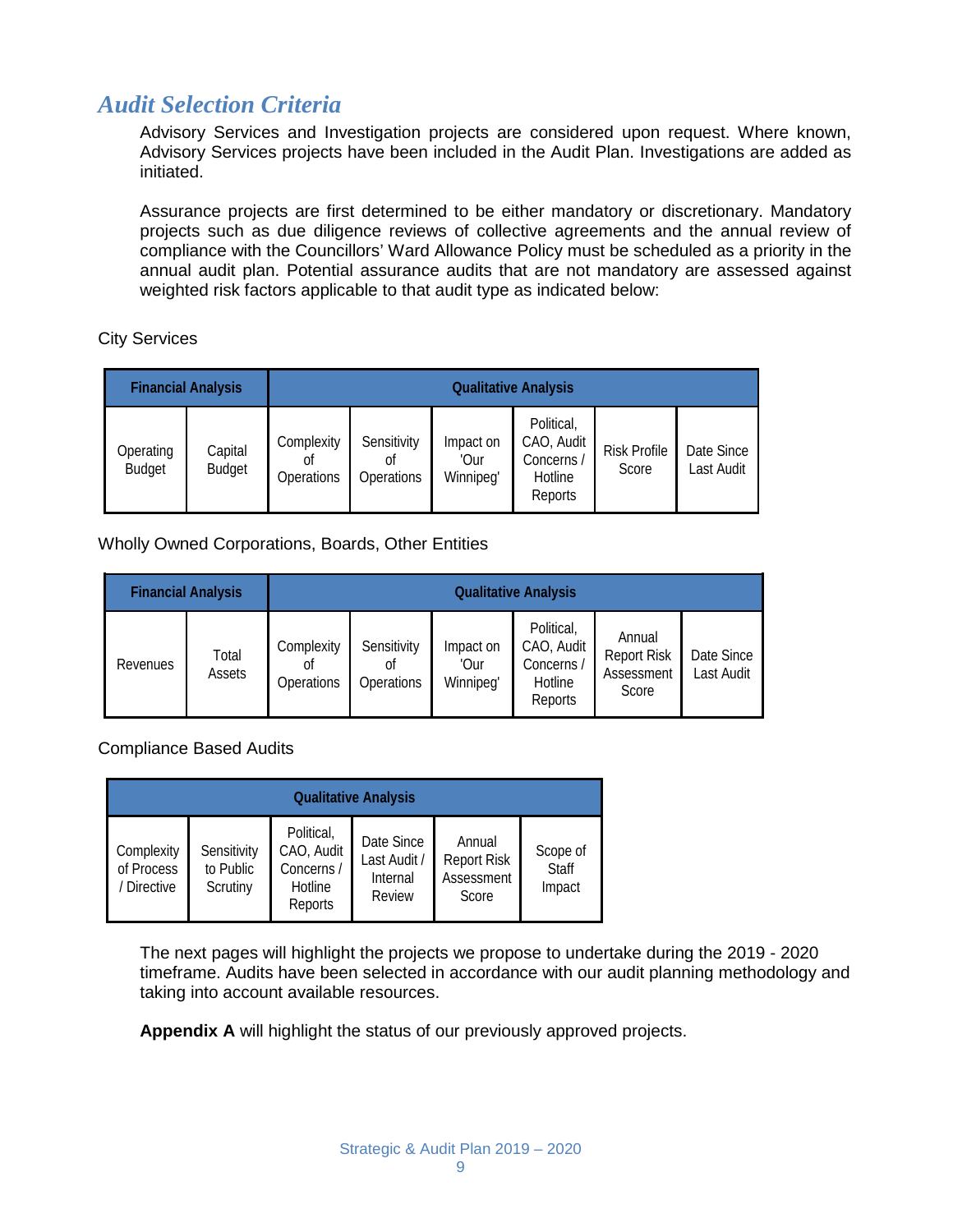|                             |                                                                            | PROJECTS PROPOSED FOR 2019                                                                                                                                                                                                                                                                                          |
|-----------------------------|----------------------------------------------------------------------------|---------------------------------------------------------------------------------------------------------------------------------------------------------------------------------------------------------------------------------------------------------------------------------------------------------------------|
| <b>Mandatory Projects</b>   |                                                                            |                                                                                                                                                                                                                                                                                                                     |
| Investigations              | Fraud & Waste Hotline                                                      | Conduct investigations arising from reports submitted through<br>the Fraud and Waste Hotline.                                                                                                                                                                                                                       |
| Assurance                   | <b>Collective Agreements</b><br>Due Diligence                              | Council policy requires that prior to ratification of an<br>agreement, the City Auditor and the external auditor review<br>the full and long-term costs of collective bargaining<br>agreements reported by the Public Service.                                                                                      |
|                             | Councillors' Ward<br>Allowance & Mayor's<br>Office Expenditure<br>Policies | The City Auditor is required to audit the expenditures incurred<br>under the CWA Fund and Mayor's Office Expenditure policies<br>annually to ensure compliance with the policy requirements<br>and principles of the funds.                                                                                         |
|                             | Independent Fairness<br>Commissioner                                       | The IFC is required to conduct a compliance review of real<br>estate transactions and management services which require<br>presentation SPCPDHDD. The IFC will submit an<br>independent report on each compliance review prior to<br>political approval and concurrently with the related<br>administrative report. |
|                             | Quarterly Report Card                                                      | Follow-up on the implementation status of past audit<br>recommendations.                                                                                                                                                                                                                                            |
| <b>Projects In-Progress</b> |                                                                            |                                                                                                                                                                                                                                                                                                                     |
| Assurance                   | Continuous Monitoring<br>(Phase 2)                                         | To implement proactive continuous monitoring on select<br>financial transactions to detect unusual expenses and identify<br>where supporting internal controls should be strengthened.                                                                                                                              |
|                             | Contract/Vendor<br>Management                                              | Review processes to ensure contracts contain adequate<br>provisions for oversight, that contractors are held accountable<br>for compliance with requirements and City contract<br>administrators are fulfilling their required roles.                                                                               |
|                             | Southwest Transitway<br>Capital Project                                    | Limited scope engagement to provide assurance on a proactive<br>basis of specific aspects of the capital project. Reports are<br>submitted reviewing quarterly operations.                                                                                                                                          |
| <b>New Projects</b>         |                                                                            |                                                                                                                                                                                                                                                                                                                     |
| Advisory                    | <b>Special Operating Agency</b><br>(SOA) Governance                        | Achieve the City Charter requirement to review the process for<br>developing, implementing, operating and evaluating the special<br>service units.                                                                                                                                                                  |
| Assurance                   | <b>Board of Revision</b>                                                   | Performance audit to review the property assessment appeal<br>process by evaluating the quality of information and support<br>provided to the Board, adherence to governing authorities, and<br>communication and consistency of rendered decisions.                                                                |
|                             | <b>Capital Project Estimates</b>                                           | The capital budget estimate documentation supporting a new<br>capital project is reviewed to confirm it supports the identified<br>class estimate (AACE).                                                                                                                                                           |
|                             | Winnipeg Police Board<br><b>Effectiveness Evaluation</b>                   | Section 50 of the Police Board's Rules of Practice and<br>Procedure requires that a formal, comprehensive evaluation of<br>the Board's effectiveness be requested every three years of the<br>City's Chief Performance Officer. The last effectiveness<br>evaluation was presented to the Board in January 2017.    |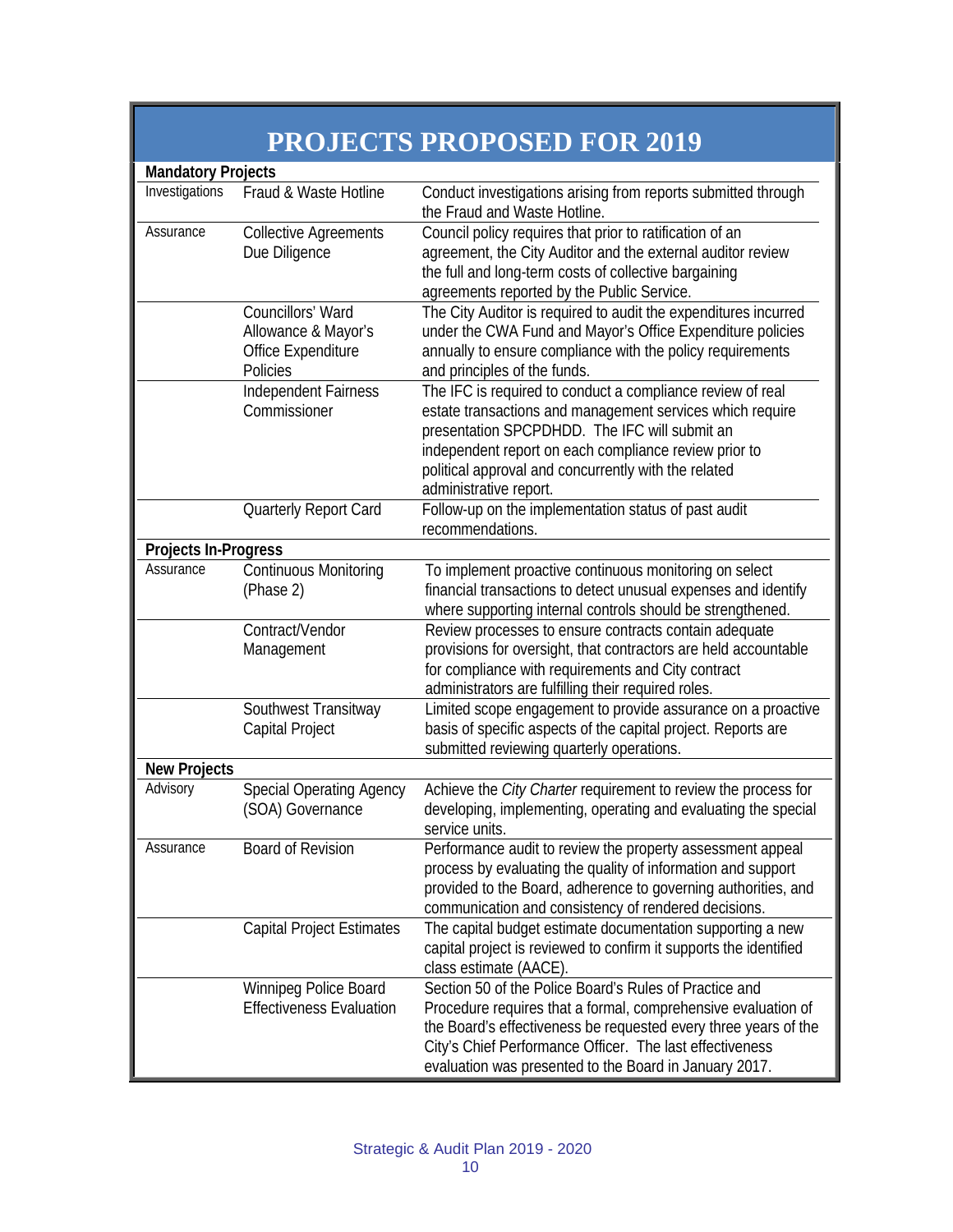# **PROJECTS PROPOSED FOR 2020**

| <b>Mandatory Projects</b> |                                                                                |                                                                                                                                                                                                                                                                                                                     |
|---------------------------|--------------------------------------------------------------------------------|---------------------------------------------------------------------------------------------------------------------------------------------------------------------------------------------------------------------------------------------------------------------------------------------------------------------|
| Investigations            | Fraud & Waste Hotline                                                          | Conduct investigations arising from reports submitted<br>through the Fraud and Waste Hotline.                                                                                                                                                                                                                       |
| Assurance                 | <b>Collective Agreements Due</b><br>Diligence                                  | Council policy requires that prior to ratification of an<br>agreement, the City Auditor and the external auditor review<br>the full and long-term costs of collective bargaining<br>agreements reported by the Public Service.                                                                                      |
|                           | Councillors' Ward<br>Allowance & Mayor's Office<br><b>Expenditure Policies</b> | The City Auditor is required to audit the expenditures<br>incurred under the CWA Fund and Mayor's Office<br>Expenditure policies annually to ensure compliance with the<br>policy requirements and principles of the funds.                                                                                         |
|                           | Independent Fairness<br>Commissioner                                           | The IFC is required to conduct a compliance review of real<br>estate transactions and management services which require<br>presentation SPCPDHDD. The IFC will submit an<br>independent report on each compliance review prior to<br>political approval and concurrently with the related<br>administrative report. |
|                           | Quarterly Report Card                                                          | Follow-up on the implementation status of past audit<br>recommendations.                                                                                                                                                                                                                                            |
| Projects In-Progress      |                                                                                |                                                                                                                                                                                                                                                                                                                     |
| Assurance                 | Southwest Transitway<br>Capital Project                                        | Limited scope engagement to provide assurance on a<br>proactive basis of specific aspects of the capital project. Final<br>report to be submitted for last quarter of project construction.                                                                                                                         |
| <b>New Projects</b>       |                                                                                |                                                                                                                                                                                                                                                                                                                     |
| Advisory                  | <b>Business Improvement</b><br>Zones (BIZ)                                     | Examine mechanisms in place against best practices to provide<br>Council assurance that BIZ Associations are fulfilling their<br>legislated roles and providing value to members.                                                                                                                                   |
| Assurance                 | <b>Capital Project Estimates</b>                                               | The capital budget estimate documentation supporting a new<br>capital project is reviewed to confirm it supports the identified<br>class estimate (AACE).                                                                                                                                                           |
|                           | <b>Fleet Management</b>                                                        | Performance audit to evaluate the size, economic value,<br>utilization, and care/maintenance of the City's fleet assets<br>throughout all departments.                                                                                                                                                              |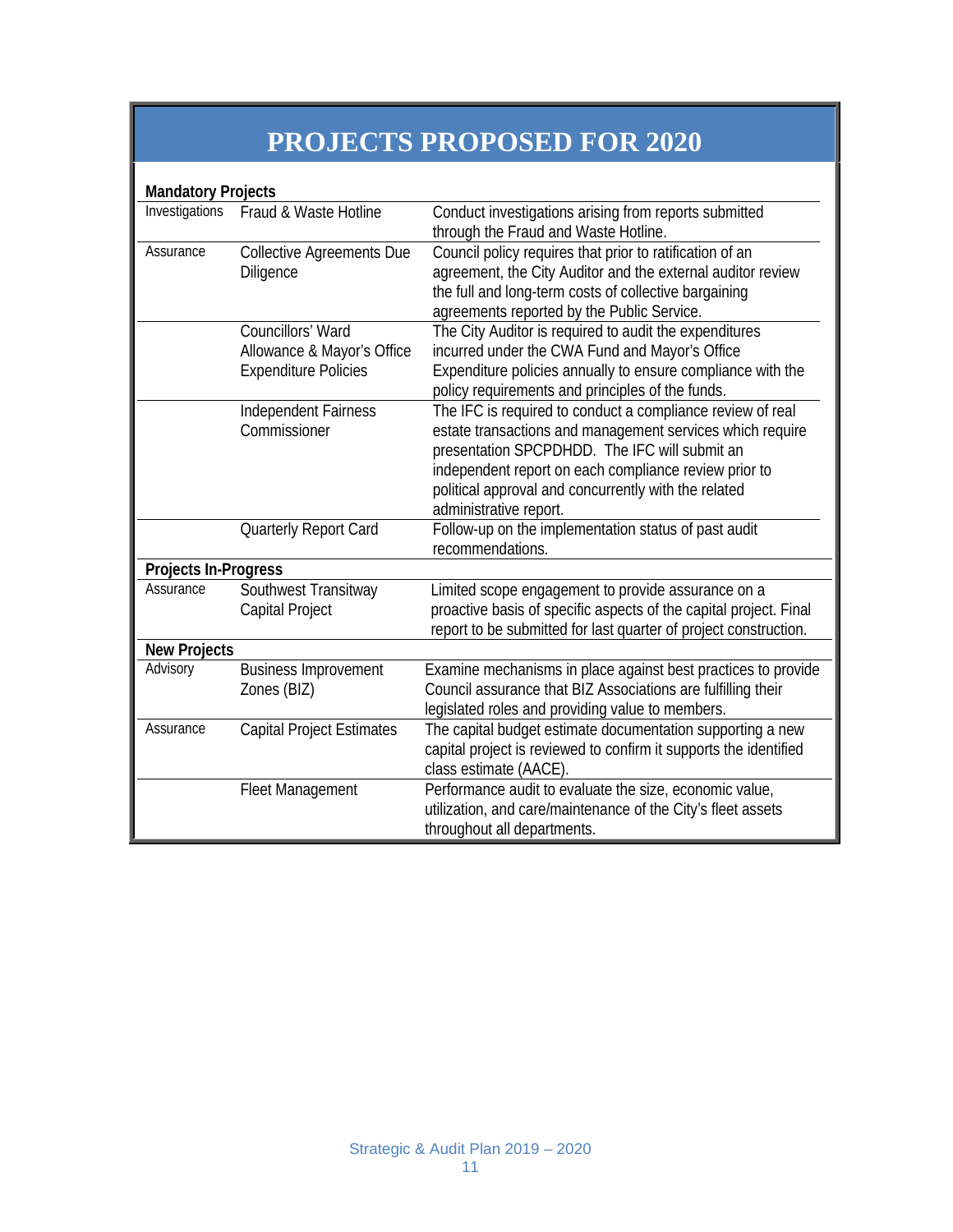# **PROJECTS PROPOSED FOR SUBSEQUENT YEARS**

The following projects have also been identified as potential projects (alphabetical order). They will be considered for 2021 and subsequent years. All projects will be re-evaluated annually to ensure continued relevance and priority.

| Name                                                                                                                                    | Overview                                                                                                                                                                                                                                                                                                                                                                                                                                                                                                                                                                                                                                                                                                                                                                                                                                                                                             |
|-----------------------------------------------------------------------------------------------------------------------------------------|------------------------------------------------------------------------------------------------------------------------------------------------------------------------------------------------------------------------------------------------------------------------------------------------------------------------------------------------------------------------------------------------------------------------------------------------------------------------------------------------------------------------------------------------------------------------------------------------------------------------------------------------------------------------------------------------------------------------------------------------------------------------------------------------------------------------------------------------------------------------------------------------------|
| 311 Contact Centre                                                                                                                      | Performance audit of the 311 Contact Centre to evaluate efficiency, effectiveness                                                                                                                                                                                                                                                                                                                                                                                                                                                                                                                                                                                                                                                                                                                                                                                                                    |
|                                                                                                                                         | and whether adequate systems, processes, practices and controls are in place to                                                                                                                                                                                                                                                                                                                                                                                                                                                                                                                                                                                                                                                                                                                                                                                                                      |
|                                                                                                                                         | achieve the goals and objectives of the service.                                                                                                                                                                                                                                                                                                                                                                                                                                                                                                                                                                                                                                                                                                                                                                                                                                                     |
| <b>Asset Rationalization</b>                                                                                                            | Evaluation of the utilization of the City's building assets for purposes other than                                                                                                                                                                                                                                                                                                                                                                                                                                                                                                                                                                                                                                                                                                                                                                                                                  |
|                                                                                                                                         | Public Service operations.                                                                                                                                                                                                                                                                                                                                                                                                                                                                                                                                                                                                                                                                                                                                                                                                                                                                           |
| <b>Budget Process</b>                                                                                                                   | Assess the efficiency, effectiveness, and whether adequate systems, processes,                                                                                                                                                                                                                                                                                                                                                                                                                                                                                                                                                                                                                                                                                                                                                                                                                       |
|                                                                                                                                         | practices and controls are in place to provide appropriate decision making                                                                                                                                                                                                                                                                                                                                                                                                                                                                                                                                                                                                                                                                                                                                                                                                                           |
|                                                                                                                                         | information to achieve City priorities and goals.                                                                                                                                                                                                                                                                                                                                                                                                                                                                                                                                                                                                                                                                                                                                                                                                                                                    |
| Development Agreement                                                                                                                   | To review recent development agreements executed between the City and                                                                                                                                                                                                                                                                                                                                                                                                                                                                                                                                                                                                                                                                                                                                                                                                                                |
| Parameters                                                                                                                              | developers and compare to the Council approved Development Agreement                                                                                                                                                                                                                                                                                                                                                                                                                                                                                                                                                                                                                                                                                                                                                                                                                                 |
|                                                                                                                                         | Parameters.                                                                                                                                                                                                                                                                                                                                                                                                                                                                                                                                                                                                                                                                                                                                                                                                                                                                                          |
| Disaster Management                                                                                                                     | Evaluate the adequacy of the current corporate governance structure and                                                                                                                                                                                                                                                                                                                                                                                                                                                                                                                                                                                                                                                                                                                                                                                                                              |
|                                                                                                                                         | coordination of disaster recovery planning for the City's citizens, staff, facilities and                                                                                                                                                                                                                                                                                                                                                                                                                                                                                                                                                                                                                                                                                                                                                                                                            |
|                                                                                                                                         | critical systems in the event of a large scale disaster.                                                                                                                                                                                                                                                                                                                                                                                                                                                                                                                                                                                                                                                                                                                                                                                                                                             |
| <b>Emergency Social</b>                                                                                                                 | Review the organizational placement of the service, the level of resourcing and                                                                                                                                                                                                                                                                                                                                                                                                                                                                                                                                                                                                                                                                                                                                                                                                                      |
| <b>Services</b>                                                                                                                         | performance metrics for this emerging and growing service demand.                                                                                                                                                                                                                                                                                                                                                                                                                                                                                                                                                                                                                                                                                                                                                                                                                                    |
| <b>Grant Accountability</b>                                                                                                             | Evaluate whether grants are made in accordance with Council policies and By-laws                                                                                                                                                                                                                                                                                                                                                                                                                                                                                                                                                                                                                                                                                                                                                                                                                     |
| Follow-up                                                                                                                               | to determine if the accountability framework (administration, measurement,                                                                                                                                                                                                                                                                                                                                                                                                                                                                                                                                                                                                                                                                                                                                                                                                                           |
|                                                                                                                                         | reporting) provides sufficient oversight, and if grantees are held accountable for                                                                                                                                                                                                                                                                                                                                                                                                                                                                                                                                                                                                                                                                                                                                                                                                                   |
|                                                                                                                                         | compliance with established terms and conditions.                                                                                                                                                                                                                                                                                                                                                                                                                                                                                                                                                                                                                                                                                                                                                                                                                                                    |
| Inventory/Stores                                                                                                                        | Examination of inventory control practices across the Public Service to safequard                                                                                                                                                                                                                                                                                                                                                                                                                                                                                                                                                                                                                                                                                                                                                                                                                    |
| Management                                                                                                                              | assets and achieve economy and usefulness of material stockpiles.                                                                                                                                                                                                                                                                                                                                                                                                                                                                                                                                                                                                                                                                                                                                                                                                                                    |
| <b>IT Security</b>                                                                                                                      | Assess the adequacy of the City's current approach to ensure the protection of IT                                                                                                                                                                                                                                                                                                                                                                                                                                                                                                                                                                                                                                                                                                                                                                                                                    |
|                                                                                                                                         | systems, data and IT services from accidental or deliberate threats to                                                                                                                                                                                                                                                                                                                                                                                                                                                                                                                                                                                                                                                                                                                                                                                                                               |
|                                                                                                                                         | confidentiality. Project could also assess the ability to respond to deliberate or                                                                                                                                                                                                                                                                                                                                                                                                                                                                                                                                                                                                                                                                                                                                                                                                                   |
|                                                                                                                                         | accidental threats to confidentiality, integrity or availability of IT systems, data or IT                                                                                                                                                                                                                                                                                                                                                                                                                                                                                                                                                                                                                                                                                                                                                                                                           |
|                                                                                                                                         | services.                                                                                                                                                                                                                                                                                                                                                                                                                                                                                                                                                                                                                                                                                                                                                                                                                                                                                            |
| Medical Response &                                                                                                                      | Evaluate performance of the Emergency Medical Services division in relation to                                                                                                                                                                                                                                                                                                                                                                                                                                                                                                                                                                                                                                                                                                                                                                                                                       |
| Transfers                                                                                                                               | commonly accepted standards, and on the prior service provision contract with the                                                                                                                                                                                                                                                                                                                                                                                                                                                                                                                                                                                                                                                                                                                                                                                                                    |
|                                                                                                                                         | Province of Manitoba.                                                                                                                                                                                                                                                                                                                                                                                                                                                                                                                                                                                                                                                                                                                                                                                                                                                                                |
| Overtime Management                                                                                                                     | Evaluate the governance structure and corporate guidance on overtime                                                                                                                                                                                                                                                                                                                                                                                                                                                                                                                                                                                                                                                                                                                                                                                                                                 |
|                                                                                                                                         | management, and oversight and controls over incurrence of overtime. Specific                                                                                                                                                                                                                                                                                                                                                                                                                                                                                                                                                                                                                                                                                                                                                                                                                         |
|                                                                                                                                         |                                                                                                                                                                                                                                                                                                                                                                                                                                                                                                                                                                                                                                                                                                                                                                                                                                                                                                      |
|                                                                                                                                         |                                                                                                                                                                                                                                                                                                                                                                                                                                                                                                                                                                                                                                                                                                                                                                                                                                                                                                      |
|                                                                                                                                         |                                                                                                                                                                                                                                                                                                                                                                                                                                                                                                                                                                                                                                                                                                                                                                                                                                                                                                      |
|                                                                                                                                         |                                                                                                                                                                                                                                                                                                                                                                                                                                                                                                                                                                                                                                                                                                                                                                                                                                                                                                      |
|                                                                                                                                         |                                                                                                                                                                                                                                                                                                                                                                                                                                                                                                                                                                                                                                                                                                                                                                                                                                                                                                      |
|                                                                                                                                         |                                                                                                                                                                                                                                                                                                                                                                                                                                                                                                                                                                                                                                                                                                                                                                                                                                                                                                      |
|                                                                                                                                         |                                                                                                                                                                                                                                                                                                                                                                                                                                                                                                                                                                                                                                                                                                                                                                                                                                                                                                      |
|                                                                                                                                         |                                                                                                                                                                                                                                                                                                                                                                                                                                                                                                                                                                                                                                                                                                                                                                                                                                                                                                      |
|                                                                                                                                         |                                                                                                                                                                                                                                                                                                                                                                                                                                                                                                                                                                                                                                                                                                                                                                                                                                                                                                      |
|                                                                                                                                         |                                                                                                                                                                                                                                                                                                                                                                                                                                                                                                                                                                                                                                                                                                                                                                                                                                                                                                      |
|                                                                                                                                         | principles applied, including progress in the electrification of Transit fleet vehicles.                                                                                                                                                                                                                                                                                                                                                                                                                                                                                                                                                                                                                                                                                                                                                                                                             |
| Parks & Urban Forestry<br>Performance Measures<br>Validation<br>Recycling & Waste<br>Minimization<br><b>Transit Fleet</b><br>Management | departmental circumstances and risks could also be examined.<br>Assess the efficiency, effectiveness and whether adequate systems, processes,<br>practices and controls are in place to achieve the goals and objectives of the Parks<br>and Open Space Division, and to maintain and preserve the City's green assets.<br>Validate the results of a sample of publicly reported performance measures, and<br>assess the completeness of reported measures to other jurisdictions.<br>Assess the efficiency, effectiveness and whether adequate systems, processes,<br>practices and controls are in place to achieve the goals and objectives of the Solid<br>Waste Division and the Garbage and Recycling Master Plan.<br>Evaluate the sizing, specification, and lifecycle management practices of the Transit<br>fleet to determine that policy direction is being achieved and sound management |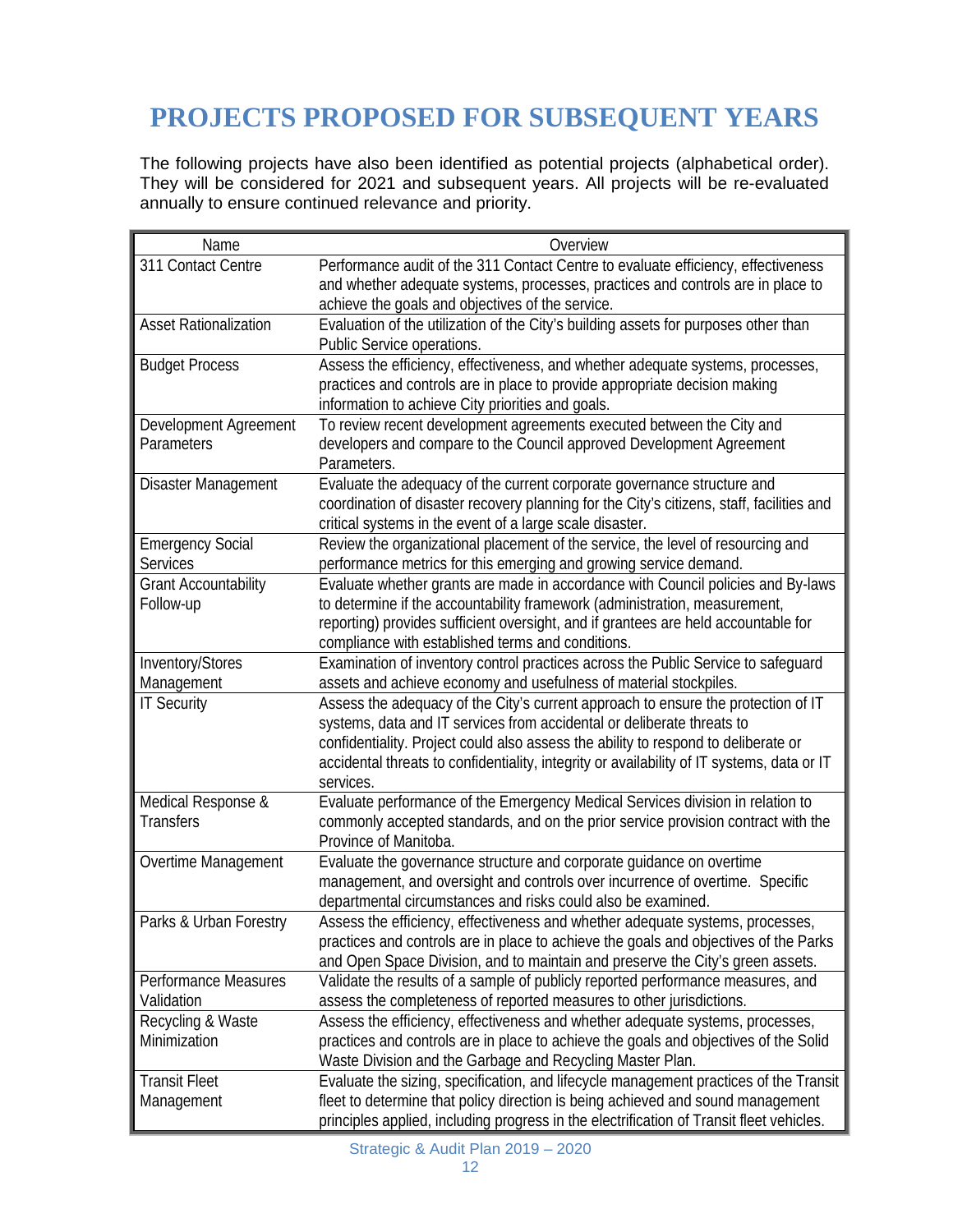# **APPENDIX A – STATUS OF PREVIOUSLY APPROVED PROJECTS**

| Name                                                                                                      | Overview                                                                                                                                                                                                                                                                                                                                                                                                                                               | <b>Status</b>                                                                                                                                                                                                                 |
|-----------------------------------------------------------------------------------------------------------|--------------------------------------------------------------------------------------------------------------------------------------------------------------------------------------------------------------------------------------------------------------------------------------------------------------------------------------------------------------------------------------------------------------------------------------------------------|-------------------------------------------------------------------------------------------------------------------------------------------------------------------------------------------------------------------------------|
| <b>Collective Agreements</b><br>Due Diligence                                                             | Council policy requires that prior to<br>ratification of an agreement, the City Auditor<br>and the external auditor review the<br>projected costs of collective bargaining<br>agreements reported by the Public Service.                                                                                                                                                                                                                               | Complete.<br>Four Review Engagement<br>Reports submitted in 2017 and<br>two submitted in 2018.                                                                                                                                |
| Councillors' Ward<br>Allowance & Mayor's<br>Office Expenditure<br>Policies                                | The City Auditor is required to audit the<br>expenditures incurred under the CWA Fund<br>Policy annually to ensure compliance with<br>the policy requirements and principles of the<br>fund.                                                                                                                                                                                                                                                           | Complete.<br>Annual CWA reports were<br>presented to Governance<br>Committee in July, 2017 and<br>June, 2018. The inaugural<br>Mayor's Office Expenditure Policy<br>report was presented to Audit<br>Committee in July, 2018. |
| Quarterly Report Card                                                                                     | Follow-up on the implementation status of<br>past audit recommendations.                                                                                                                                                                                                                                                                                                                                                                               | Complete.<br>Four report cards submitted in<br>2017 and four in 2018.                                                                                                                                                         |
| Capital Project<br><b>Estimates</b>                                                                       | The capital budget estimate documentation<br>supporting a new major capital project is<br>reviewed to confirm it supports the identified<br>estimate class (AACE).                                                                                                                                                                                                                                                                                     | Complete.<br>One Audit report related to the<br>2018 Capital Budget submitted to<br>Audit Committee in November,<br>2017. One audit report related to<br>the 2019 Capital Budget is in<br>progress.                           |
| Pedestrian and Cycling<br>Strategies - Review of<br>Consultant Contracts -<br>Employee Code of<br>Conduct | Examination of the procurement of the<br>contract and subcontracts related to the<br>Pedestrian and Cycling Strategy to ensure<br>that all aspects of the City of Winnipeg<br>Code of Conduct have been upheld.                                                                                                                                                                                                                                        | Complete.<br>Report presented to Audit<br>Committee on June 7, 2017.                                                                                                                                                          |
| Audit of the Legal<br>Services Department                                                                 | Examination of the structure and risk<br>management systems in place, including<br>those for pursuing legal action against<br>contractors, to determine whether the<br>department's significant risks are being<br>appropriately mitigated.                                                                                                                                                                                                            | Complete.<br>Report presented to Audit<br>Committee on February 13, 2018.                                                                                                                                                     |
| Audit of the William R.<br>Clement Parkway/<br>Sterling Lyon Parkway<br><b>Extension Project</b>          | Examination of the systems and processes<br>in place to support City staff and Council for<br>identifying and communicating material<br>information to decision makers, including<br>detailed review of the Sterling Lyon/William<br>Clement Parkway study, with particular<br>focus on the accountability of various<br>parties, a timeline of key milestones and<br>communications, and the scope and<br>execution of work performed by consultants. | Complete.<br>Report presented to Audit<br>Committee on June 13, 2018, with<br>a follow up report presented to<br>Audit Committee on September<br>12, 2018.                                                                    |